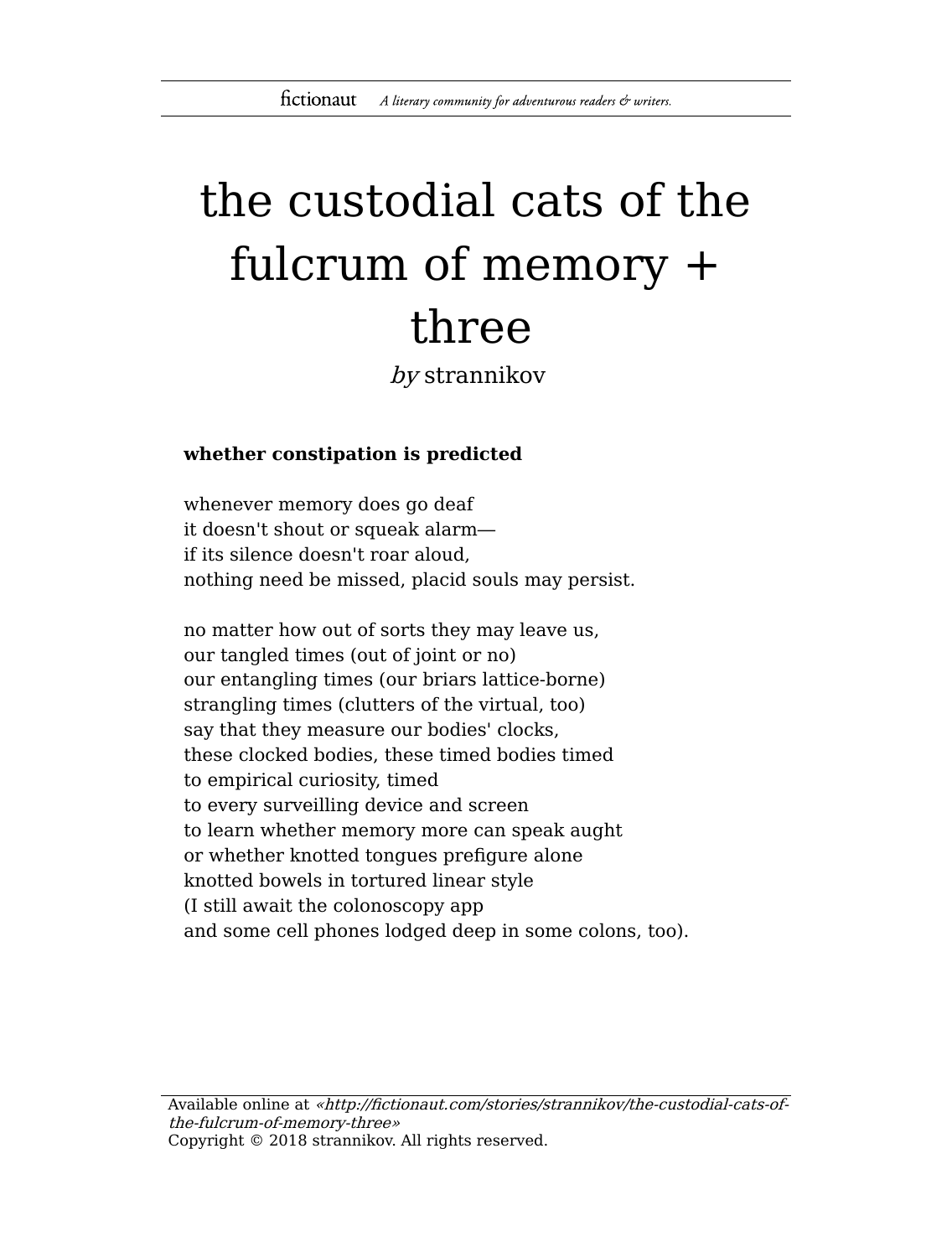#### **interventions of distance**

this anonymous frustration of today may soon have a name―may soon borrow its name from a pondered page neither typeset nor read.

every expectation modest great and mean will in moments grow distant: distance will hide our expectations from us again, again.

once that dread has a name will dread then subside: then will roads return to their actual lengths which―to be human―must be measured in strides:

to accommodate the lengths of our new roads, we soon can start to move our cities apart.

# **must read**

nothing must be read nothing can be written, too― nothing must be said:

the stones say nothing the stones do not see at night by day they hear naught.

lapidary lives and not sedentary graves can guide our words now:

where everything lives reservoirs and rivers dry― peer now into dark